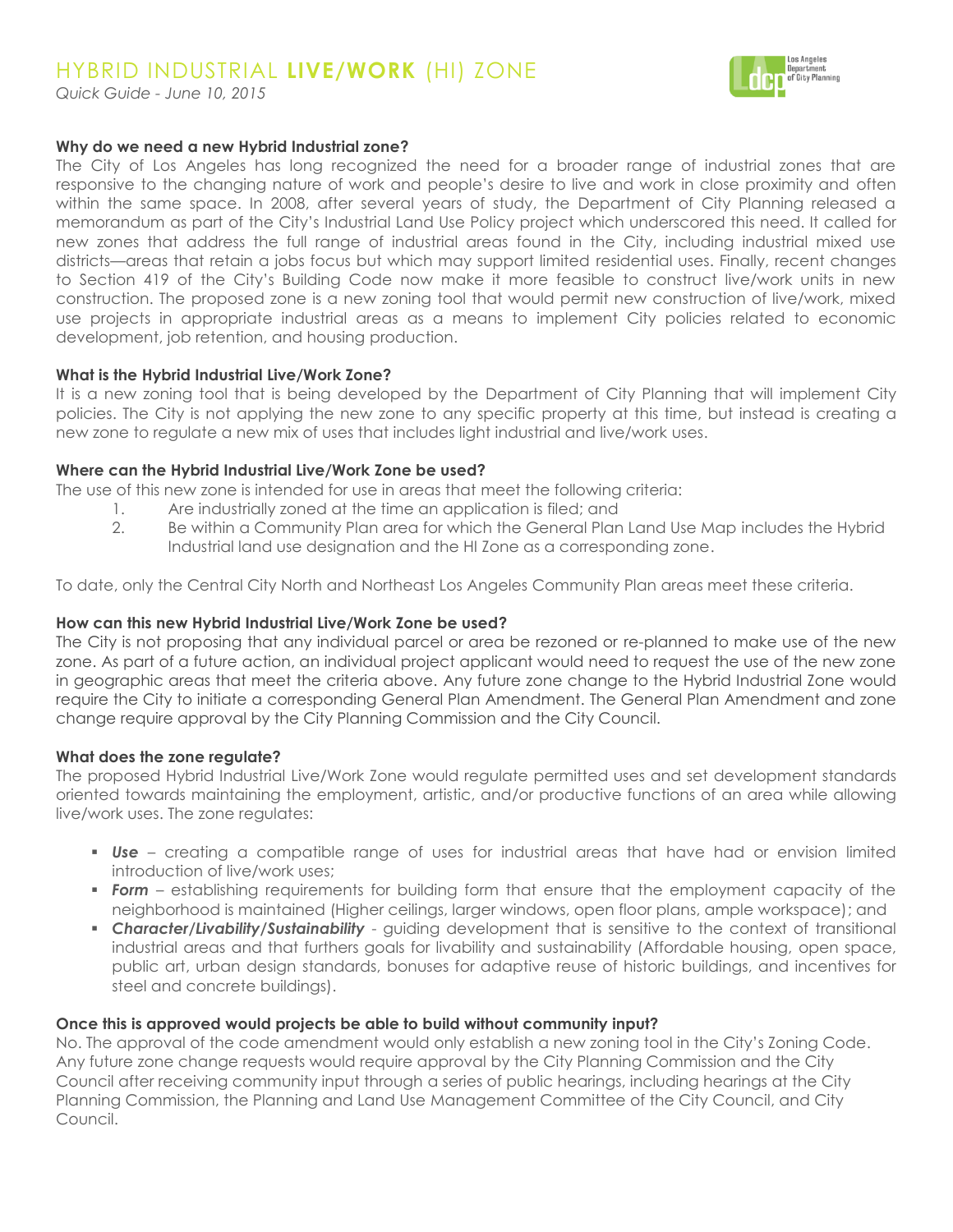

## **I thought the draft live/work ordinance was only applicable to the Downtown Arts District only?**

This project originally started as an interim regulation for the Downtown Arts District. However, since such a zoning tool may have greater Citywide applicability, the Zoning Code is proposed to be amended to include this new zone and expand the zoning toolkit—enabling the future use of this zone in other mixed use, jobs oriented areas that also meet the required criteria.

## **How can I find out more information or make comments?**

The Department of City Planning invites you to attend an Open House to learn more about the draft ordinance. The Open House will be held on Monday, June 22, 2015, from 6PM-8PM, at the Caltrans District 7 Headquarters located at 100 S. Main Street, 1st Floor, Los Angeles, CA 90012.

Comments and questions are encouraged and should be directed to **Bryan Eck** at **[bryan.eck@lacity.org](mailto:bryan.eck@lacity.org)**.

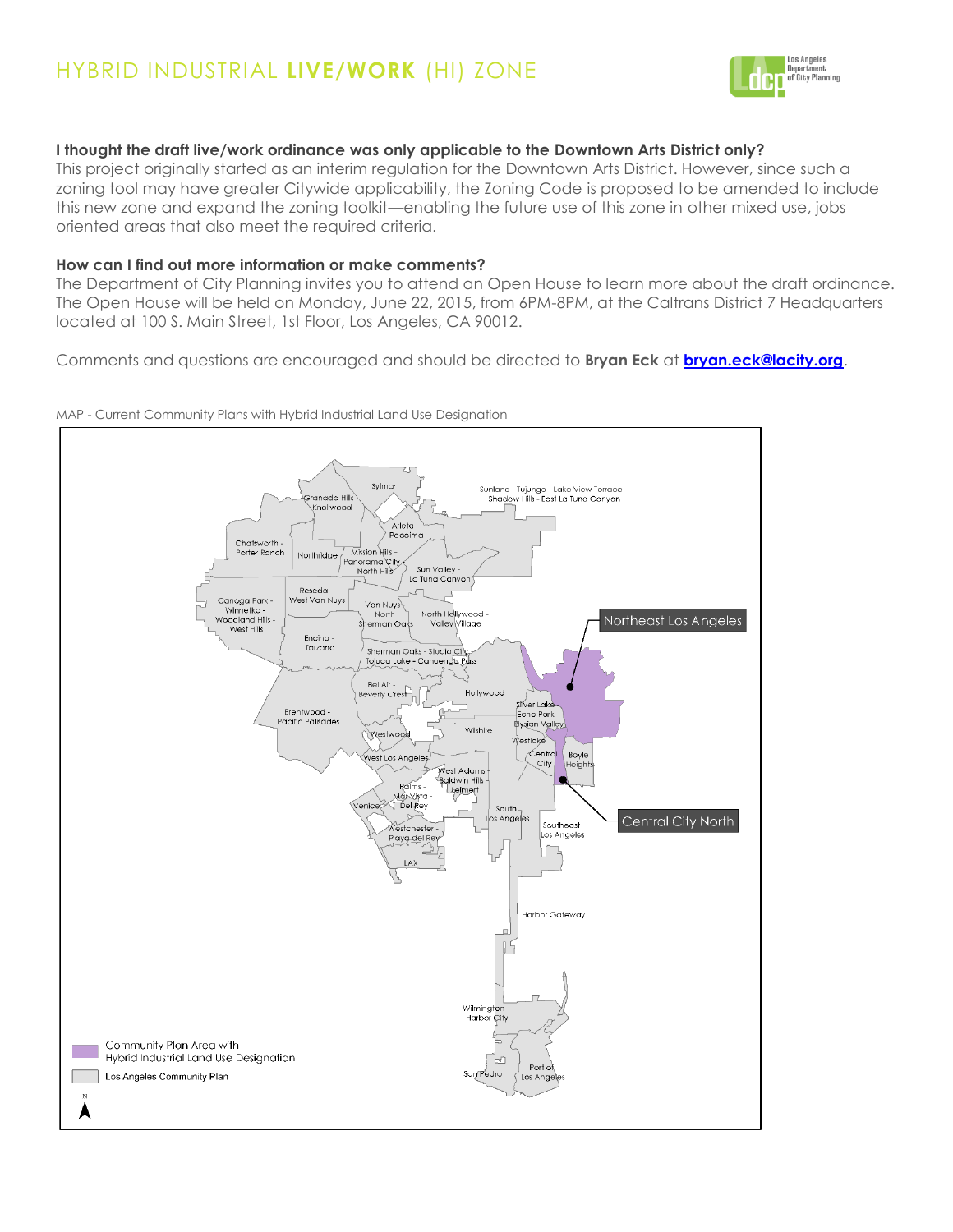## **ORDINANCE NO. \_\_\_\_\_\_\_\_\_\_\_\_\_\_\_\_\_\_\_\_\_\_\_**

A proposed ordinance to add Section 12.04.06, amend Section 12.04.A, and amend Section 12.04.C establishing the "HI" Hybrid Industrial Live/Work Zone to enable and regulate live/work uses in areas of the City with a General Plan land use designation of Hybrid Industrial.

## **THE PEOPLE OF THE CITY OF LOS ANGELES DO ORDAIN AS FOLLOWS:**

**Section 1.** Section 12.04.06 of the Los Angeles Municipal Code is added to read:

## **"HI" Hybrid Industrial Live/Work Zone**

**Purpose:** The purpose of this Zone is to regulate the development of Live/Work Units in new construction in areas of the City with a General Plan land use designation of Hybrid Industrial.

**A. Limitations on Zone Changes to the HI Zone.** An application for a proposed land use ordinance involving a change to the HI Zone shall follow the procedures as set forth in Section 12.32 of this code, except that the following limitations shall also apply: Applications for a change of zone to the HI Zone are limited to properties that meet the following locational criteria: 1) located in an industrial zone at the time of filing an application; and 2) where the Community Plan General Plan Land Use Map includes the Hybrid Industrial land use designation and the HI Zone as a corresponding zone.

## **B. Use.**

- **1. General Intent.** The use regulations of this section are intended to delineate permitted, limited, and prohibited uses that are compatible with and serve to reinforce the industrial character and productive function of hybrid industrial areas of the City.
- **2. Permitted Uses.** No building, structure or land shall be used and no building or structure shall be erected, structurally altered, enlarged or maintained, except in conformance with the list of uses established in Table B.1.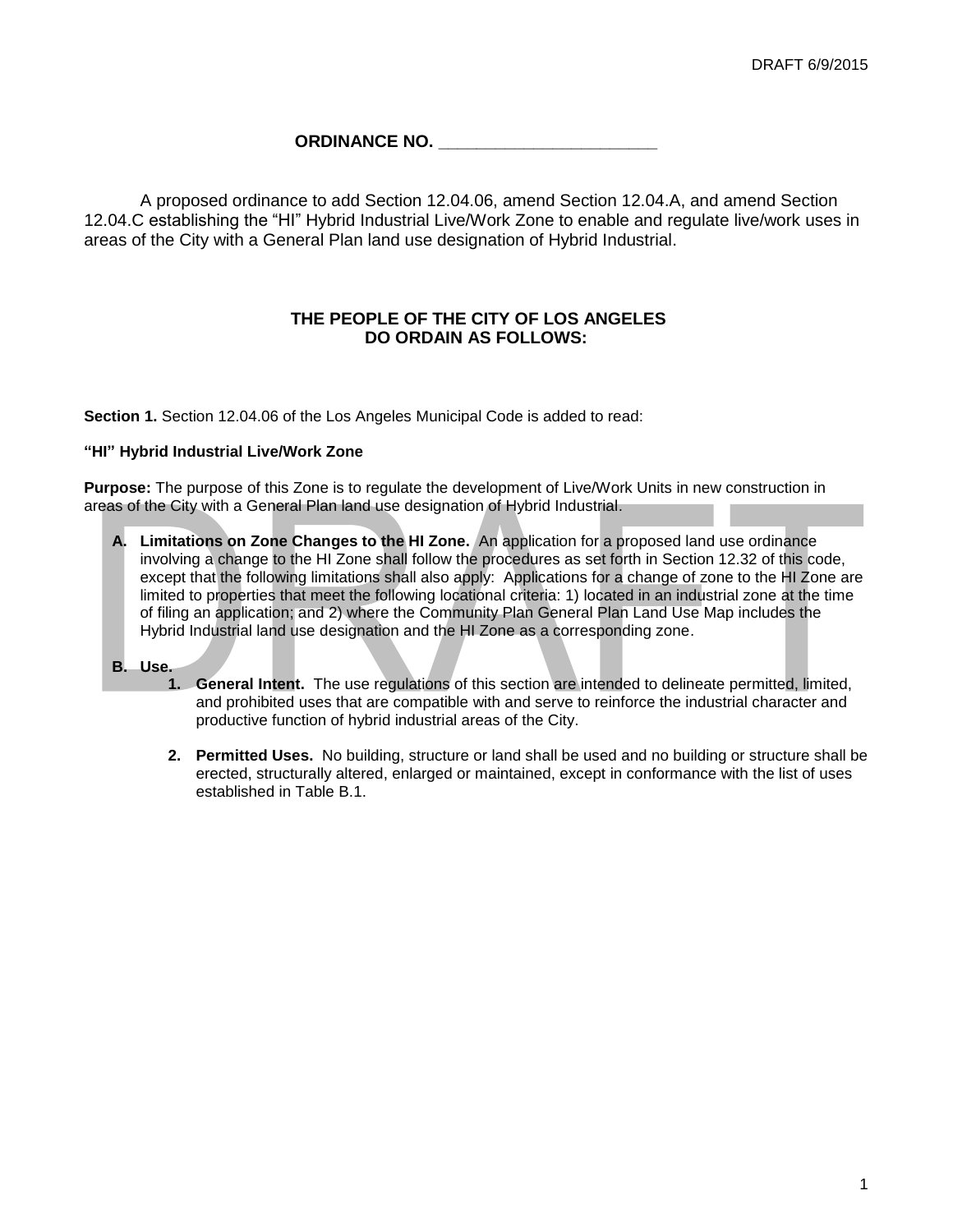## **Table B.1**

|                                              |                                                                   | <b>Permitted Uses</b>                              |                |                                                                                                 |                                                          |  |  |  |
|----------------------------------------------|-------------------------------------------------------------------|----------------------------------------------------|----------------|-------------------------------------------------------------------------------------------------|----------------------------------------------------------|--|--|--|
| <b>Use</b>                                   | <b>Note</b>                                                       | Encouraged<br><b>Arts/Productive</b><br><b>Use</b> | Limited        | <b>Prohibited</b>                                                                               | Limitation                                               |  |  |  |
| <b>Residential Uses</b>                      |                                                                   |                                                    |                |                                                                                                 |                                                          |  |  |  |
| Live/Work                                    | (per Section C.5)<br>R-2 Occupancy/Group B, F,<br>or M Functions* |                                                    |                |                                                                                                 | Min average unit<br>size, open floor plan<br>requirement |  |  |  |
| Residential Uses (Single or<br>Multi-Family) |                                                                   |                                                    |                | $\blacksquare$                                                                                  |                                                          |  |  |  |
| <b>Non-Residential Uses</b>                  |                                                                   |                                                    |                |                                                                                                 |                                                          |  |  |  |
| Art Gallery & Exhibition Space               |                                                                   | $\blacksquare$                                     |                |                                                                                                 |                                                          |  |  |  |
| Artisanal/Micro Manufacturing                |                                                                   | $\blacksquare$                                     |                |                                                                                                 |                                                          |  |  |  |
| <b>Resident Production Space</b>             | Group F or M Occupancy*                                           | $\blacksquare$                                     |                |                                                                                                 |                                                          |  |  |  |
| <b>Artist Studio</b>                         |                                                                   | $\blacksquare$                                     |                |                                                                                                 |                                                          |  |  |  |
| <b>Community Facility</b>                    |                                                                   | $\blacksquare$                                     |                |                                                                                                 |                                                          |  |  |  |
| Co-Working Facility                          |                                                                   | $\blacksquare$                                     |                |                                                                                                 |                                                          |  |  |  |
| <b>Creative Office</b>                       |                                                                   | $\blacksquare$                                     |                |                                                                                                 |                                                          |  |  |  |
| Drive thru establishment                     |                                                                   |                                                    |                | $\blacksquare$                                                                                  |                                                          |  |  |  |
| Hotel                                        |                                                                   |                                                    | $\blacksquare$ |                                                                                                 | 100 Room max<br>per hotel                                |  |  |  |
| <b>Light Manufacturing</b>                   |                                                                   | $\blacksquare$                                     |                |                                                                                                 |                                                          |  |  |  |
| M <sub>2</sub> Uses                          | Uses Allowed in the M2 Zone                                       |                                                    |                |                                                                                                 |                                                          |  |  |  |
| M3 Uses                                      | Uses First Permitted in the<br>M3 Zone                            |                                                    |                | $\blacksquare$                                                                                  |                                                          |  |  |  |
| <b>Media Production</b>                      |                                                                   | $\blacksquare$                                     |                |                                                                                                 |                                                          |  |  |  |
| Nightclub/Lounge                             |                                                                   |                                                    |                | $\blacksquare$                                                                                  |                                                          |  |  |  |
| Research & Development                       |                                                                   | $\blacksquare$                                     |                |                                                                                                 |                                                          |  |  |  |
| Restaurant/Bar                               | Ancillary to on-site<br><b>Productive Use</b>                     | $\blacksquare$                                     |                |                                                                                                 | 6,000 square feet<br>maximum per                         |  |  |  |
|                                              | All other restaurants/bars                                        |                                                    | ٠              |                                                                                                 | establishment                                            |  |  |  |
|                                              | Ancillary to on-site<br>Productive Use                            | $\blacksquare$                                     |                |                                                                                                 |                                                          |  |  |  |
| Retail                                       | All other retail shops                                            |                                                    |                | 6,000 square feet<br>maximum per<br>establishment.<br>except for grocery<br>and pharmacy stores |                                                          |  |  |  |
| Standalone Parking                           |                                                                   |                                                    |                | $\blacksquare$                                                                                  |                                                          |  |  |  |
| Urban Agriculture/Community<br>Garden        |                                                                   | $\blacksquare$                                     |                |                                                                                                 |                                                          |  |  |  |

\*Occupancy and Functions as defined by the Los Angeles Building Code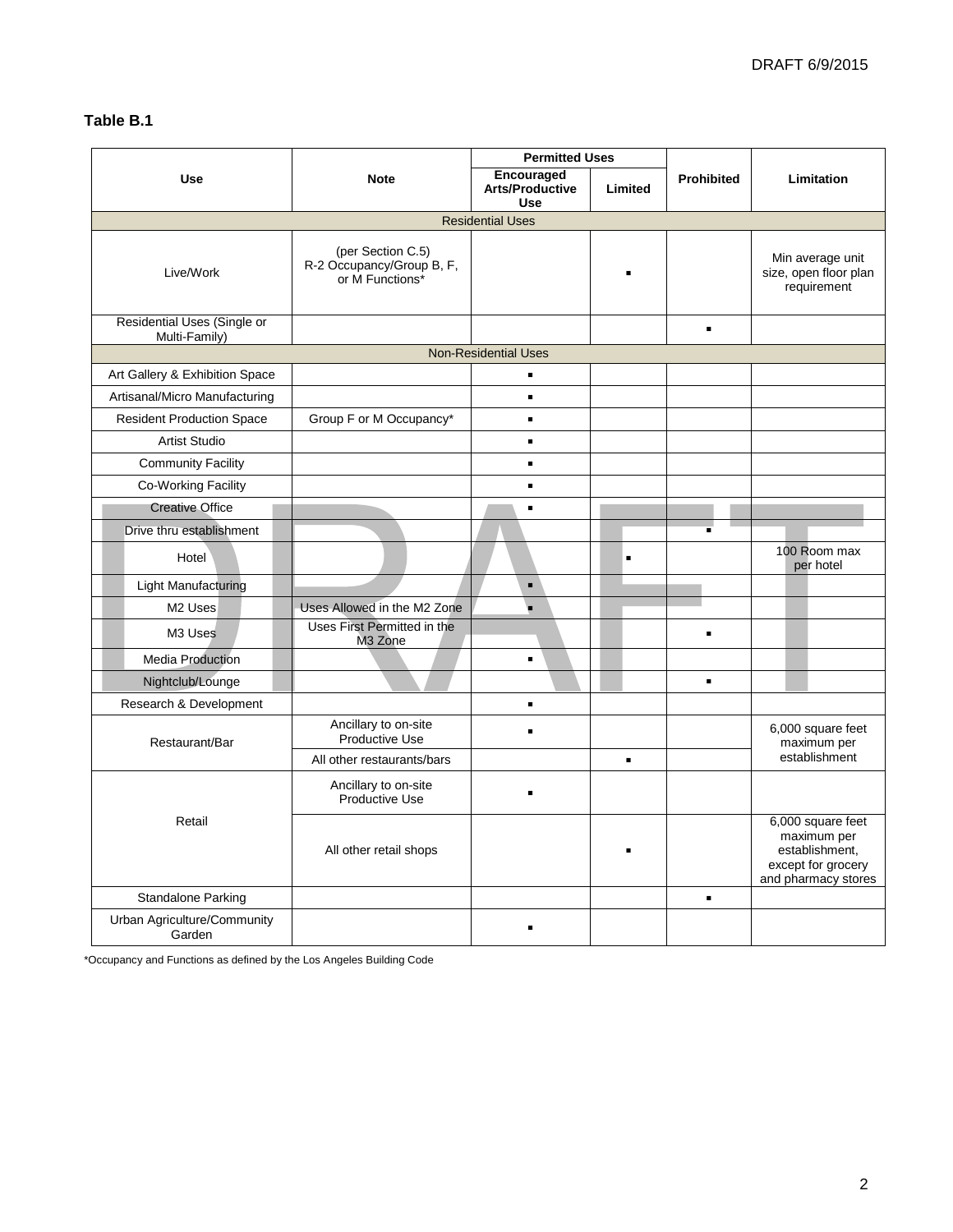## **3. Use Limitations.**

- (a) Hotel Guest Rooms. Any individual hotel use is limited to a maximum of 100 total guest rooms.
- (b) Restaurant/Bar. Any individual restaurant or bar establishment is limited to a maximum of 6,000 square feet.
- (c) Retail. Any individual retail establishment is limited to a maximum of 6,000 square feet, with the exception for grocery and pharmacy stores, unless the use is ancillary to an onsite productive use.

## **C. Development Standards.**

**1. General Intent.** The development standards of this section are intended to facilitate the creation of new live/work units and productive space in hybrid industrial areas in a manner that preserves the surrounding industrial and artistic character, supports enhanced street level activity, maintains a consistent urban streetwall, minimizes conflicts between cars and pedestrians, and orients buildings and pedestrians toward public streets. These standards are meant to encourage the reuse of existing structures and to create a mix of productive and industrial spaces.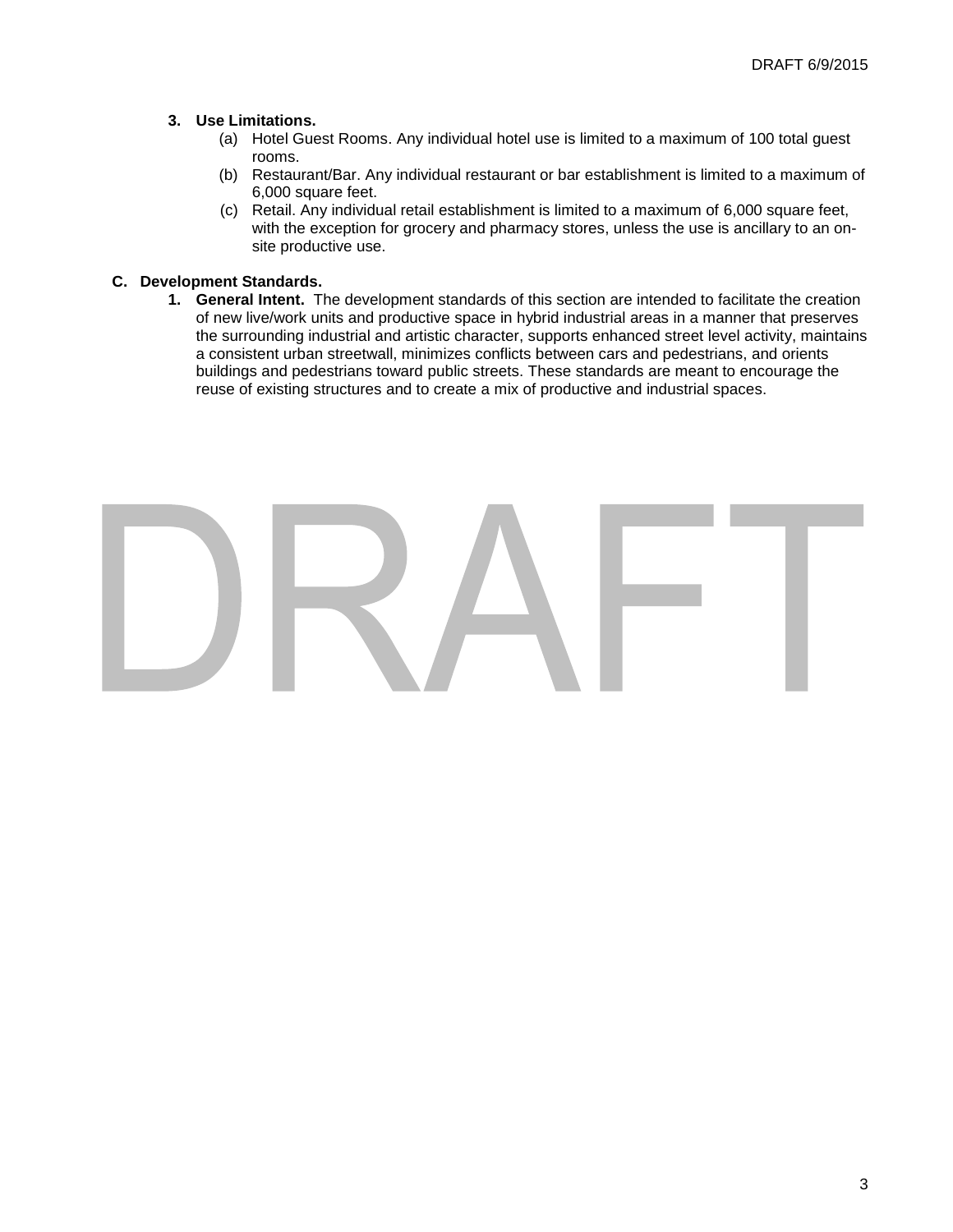## **Table C.1**

| <b>Summary of Development Standards</b>                              |                             |                                                             |                                                                                                                                |                             |  |  |
|----------------------------------------------------------------------|-----------------------------|-------------------------------------------------------------|--------------------------------------------------------------------------------------------------------------------------------|-----------------------------|--|--|
|                                                                      | Ordinance<br><b>Section</b> | Unit of<br><b>Measurement</b>                               | <b>Standard</b>                                                                                                                |                             |  |  |
| C.3                                                                  |                             | <b>Building Height</b><br>(max)                             | 110'                                                                                                                           |                             |  |  |
| Height                                                               | C.4(a)                      | Ground Level<br>Floor to Ceiling                            | 16' minimum                                                                                                                    |                             |  |  |
|                                                                      | C.4(b)                      | <b>Upper Floors</b><br>Floor to Ceiling                     | 11' minimum                                                                                                                    |                             |  |  |
| C.5(b)(1)<br><b>Live/Work</b>                                        |                             | Minimum Average<br>Unit Size                                | 750 sf                                                                                                                         |                             |  |  |
| <b>Units</b>                                                         | C.5(b)(2)                   | Minimum<br>Workspace Area<br>per unit                       | 150 sf                                                                                                                         |                             |  |  |
| <b>Resident</b><br>Production/<br><b>Art Gallery</b><br><b>Space</b> | C.2(b)(6)                   | Minimum Area                                                | 500 sf                                                                                                                         |                             |  |  |
| Arts &<br><b>Productive</b><br><b>Uses</b>                           | C.2(b)(2)                   | Minimum<br><b>Required Floor</b><br>Area                    | 200 sf x # Live/Work Units                                                                                                     | 25 sf x # hotel rooms       |  |  |
| Yards                                                                | $D.1$ and $D.2$             |                                                             |                                                                                                                                | None Required               |  |  |
| C.7<br><b>Massing</b>                                                |                             | <b>Max Street</b><br>Frontage Per<br><b>Building</b>        |                                                                                                                                | 275'                        |  |  |
|                                                                      | C.7                         | Required<br>Separation                                      | 15' (to a depth of 25')                                                                                                        |                             |  |  |
| <b>Build-To</b>                                                      | C.8                         | Min/Max Distance<br>From Lot Line                           |                                                                                                                                | 0'/10'                      |  |  |
| <b>Buffer from</b><br><b>Heavy</b><br><b>Industry</b>                | C.9                         | New Live/Work<br>(min distance)<br>from Heavy<br>Industrial |                                                                                                                                | 15'                         |  |  |
|                                                                      | C.10(a)                     | <b>Ground Level</b>                                         | 50%/Commercial Uses                                                                                                            | 30%/ Live/Work & Industrial |  |  |
| <b>Street Façade</b><br>Transparency                                 | C.10(b)                     | (min)<br><b>Upper Floors</b><br>(min)                       | 30%/All Uses                                                                                                                   |                             |  |  |
| Façade<br><b>Treatment</b>                                           | C.2(b)(5)                   | Green Wall or Art<br>Mural                                  | 15% of one façade (300 sf min)                                                                                                 |                             |  |  |
| <b>Street Trees</b>                                                  | C.13                        | Requirement                                                 | Per Urban Forestry Guidelines                                                                                                  |                             |  |  |
| <b>Open Space</b><br>Roof                                            | C.6                         | <b>Required Area</b>                                        | 100 sf per Live/Work Unit                                                                                                      |                             |  |  |
| <b>Treatment</b>                                                     | C.11                        | Special Material                                            | 75% of non-habitable roof area                                                                                                 |                             |  |  |
|                                                                      | C.14(b)(1)                  | New Live/Work<br>Units (min)                                | 1 Space per Unit                                                                                                               |                             |  |  |
|                                                                      | C.14(b)(2)                  | Hotel (min)                                                 | 1 Space per 2 guest rooms (Rooms 1 - 20)<br>1 Space per 4 guest rooms (Rooms 21 - 40)<br>1 Space per 6 guest rooms (Rooms 41+) |                             |  |  |
| Parking                                                              | C.14(b)(3)                  | New Non-<br>Live/Work Use<br>(min)                          | 2 Spaces per 1,000 square feet                                                                                                 |                             |  |  |
|                                                                      | C.14(b)(4)                  | Conversion of<br><b>Existing Buildings</b>                  | None required                                                                                                                  |                             |  |  |
|                                                                      | C.14(d)                     | EV Stations (min)                                           | 10% of all spaces                                                                                                              |                             |  |  |
|                                                                      | C.14(e)                     | Car Share<br>Reduction                                      | 5 regular required spaces per space reserved for carshare                                                                      |                             |  |  |
|                                                                      |                             | <b>Bicycle Parking</b>                                      |                                                                                                                                | Per Section 12.21 A.16      |  |  |
| <b>Signs</b>                                                         | C.15(a)(1)                  | Maximum Total<br>Sign Area                                  | 1 square foot per 1 linear foot of frontage                                                                                    |                             |  |  |
|                                                                      | C.15(a)(2)                  | Maximum<br>Individual Sign<br>Size                          | 40 sf                                                                                                                          |                             |  |  |

\*Note: This table is included for summary purposes only. Refer to original code sections for full text of regulations.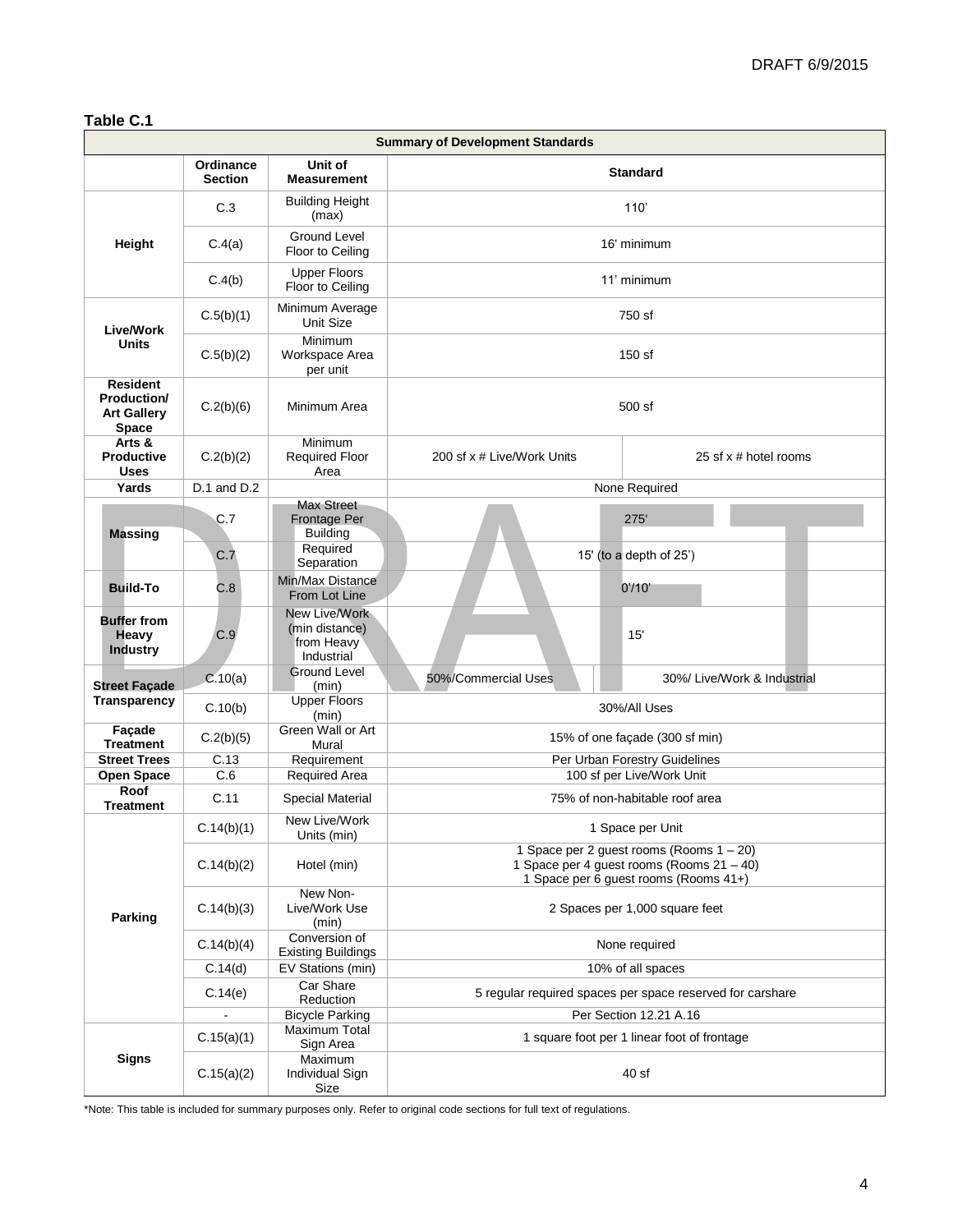- **2. Maximum Permitted Floor Area Ratio (FAR)**. The maximum permitted Floor Area contained in all buildings on a Lot shall not exceed one-and-one-half (1.5) times the Lot Area, except as follows:
	- (a) **Reuse of Existing Structures.** Any portions of a structure existing on a lot as of July 1, 1974, as evidenced by a valid Certificate of Occupancy, that are maintained on-site and incorporated into a new development shall be excluded from the calculation of total floor area.
		- (1) Development Standards Sections B4 B15 of the zone shall not apply to those portions of existing structures maintained on-site and incorporated into a new development.
	- (b) **Floor Area Incentive for Public Benefits.** The maximum permitted Floor Area contained in all buildings on a Lot may exceed one-and-on-half (1.5) times the Lot Area up to a maximum of three (3) times the Lot Area, provided all of the Public Benefits listed below are met.
		- (1) **Restricted Affordable Units**. 15 percent of all live/work units shall be reserved to be affordable to Moderate Income households, or 5 percent shall be reserved to be affordable to Low Income households, as defined by the California Department of Housing and Community Development (HCD) or any successor agency. Affordable means that rents or housing costs cannot exceed 30 percent of the gross income of each respective household income group.
		- (2) **Arts & Productive Uses**. Floor area reserved for Arts/Productive Uses (see Table A.1) shall be provided at a ratio of at least 200 square feet per each live/work Unit and at a ratio of at least 25 square feet per each hotel guest room.
		- (3) **Pedestrian Paseo.** Where blocks (measured from curb face to curb face) are longer than 400 feet and when a development contains more than 300 feet of frontage or is located at the middle of the block, one mid-block pedestrian pathway or paseo which is open to the public, shall be provided to the satisfaction of the Director of Planning. A paseo shall meet the following requirements:
			- (i) Be built perpendicular from the longest block face from which access is provided
			- (ii) Be at least 10' wide at a minimum and 15' wide average
			- (iii) Have a clear line of sight to the back of the paseo, gathering place, or focal element
			- (iv) Be at least 50% open to the sky, covered with a transparent material, or run through a qualified existing building as defined in Section B.2.a.
			- (v) Remain open to the public from dawn until dusk .
			- (vi) Have posted signs notifying the public that the paseo is accessible and the hours during which it is accessible.
		- (4) **Pedestrian Plaza**. Where total lot area equals 50,000 square feet or greater, a pedestrian plaza shall be provided that meets the following design criteria:
			- (i) A minimum of 2,500 square feet in size
				- i. The area of a Pedestrian Paseo may count towards the Pedestrian Plaza requirement.
			- (ii) At least 50 percent open to the sky
			- (iii) Located on the ground level with direct pedestrian access to the adjacent street
			- (iv) Unenclosed by any wall, fence, gate, or other obstruction across the subject property
			- (v) Include at least one gathering space with a focal element
			- (vi) Remain open to the public from dawn until dusk.
			- (vii) Have posted signs notifying the public that the plaza is accessible and the hours during which it is accessible.
			- (viii)
		- (5) **Public Art/Façade Treatment**. An Original Art Mural as defined and regulated by Section 22.119 of the Los Angeles Administrative Code and/or Green Screen

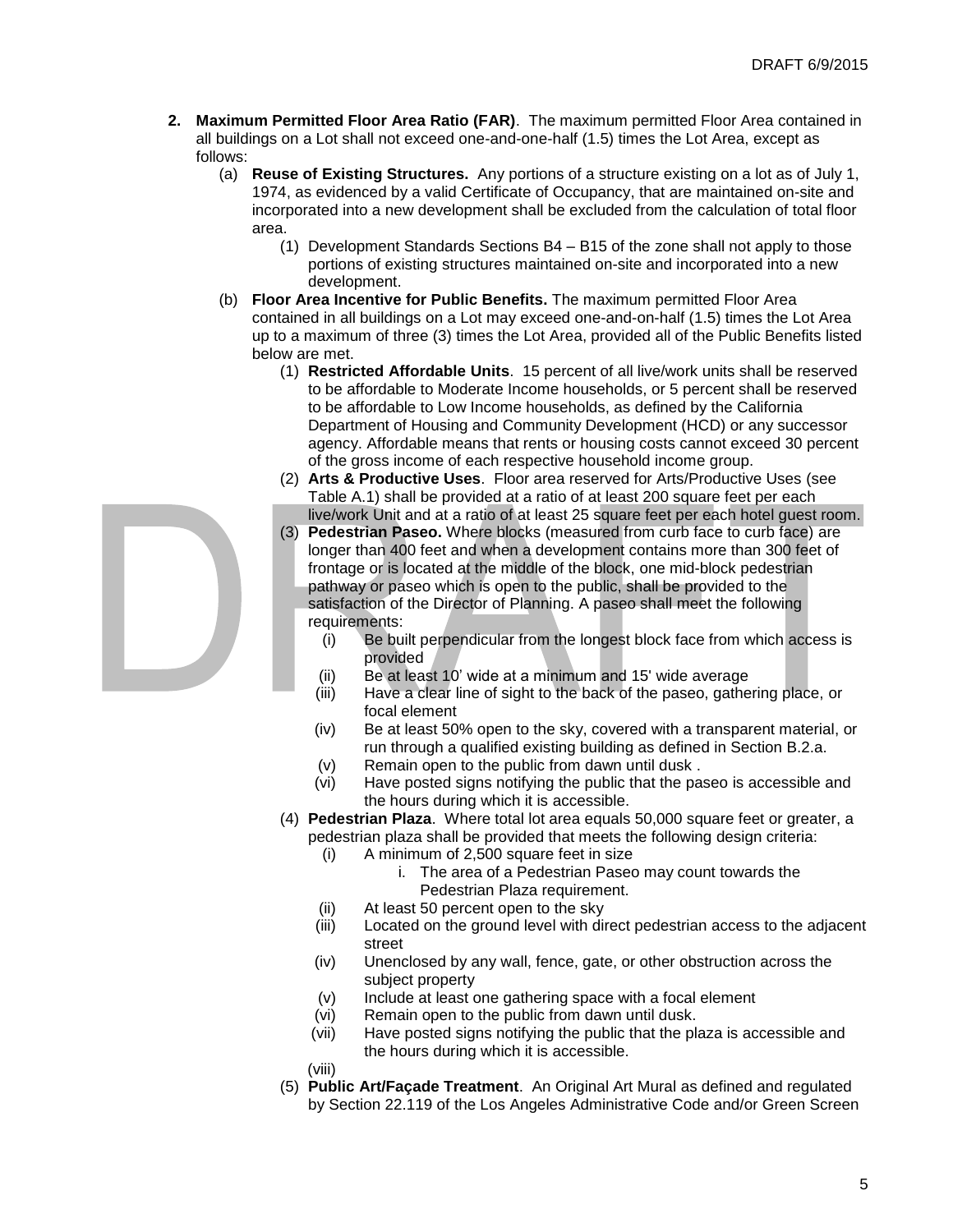shall be provided on a minimum of 15 percent of one building façade visible from a public street; however, in no case shall this minimum area be less than 300 square feet.

- (6) **Resident Production/Art Gallery Space**. One or more Resident Production or Art Gallery Spaces shall be provided within projects that contain Live/Work Units and shall be designed to meet the following specifications:
	- (i) Be a minimum of 500 square feet in area.
	- (ii) Be open and available to all residents free of charge from the hours of 8AM – 10PM each day.
	- (iii) Be any combination of indoor or shaded outdoor space provided that such space can accommodate the functions found in the Group F or M Occupancy, as defined by the Los Angeles Building Code.

The total floor area of such spaces shall count towards the minimum requirement for Arts and Productive Uses.

- (c) **Floor Area Incentive for Underground Parking.** The Floor Area contained in all buildings on a Lot may exceed three (3) times the Lot Area up to a maximum of four-and one-half (4.5) times the Lot Area, , if all Public Benefits listed above are provided, and all parking is located entirely underground or at grade and screened from street view.
- (d) **Floor Area Incentive for Type I, II, or IV Construction.** The Floor Area contained in all buildings on a Lot may exceed four-and-one-half (4.5) times the Lot Area up to a maximum of six times the Lot Area, if all applicable Public Benefits listed above are provided, all required parking is located entirely underground or at grade and screened from street view, and if all new structures are built entirely with Type I, II, or IV construction, as defined in the Los Angeles Building Code and verified by the Los Angeles Department of Building and Safety.
- (e) **Alternative Floor Area Bonus for Restricted Affordable Units.** As an alternative to the floor area incentives provided for in Section C.2.a through C.2.d, above, a project with Live/Work units may instead exceed a base FAR of 1.5, with a maximum 35 percent increase, pursuant to the provisions found in Section 12.22.A.29.
- **3. Height of Building or Structures.** No building or structure shall exceed 110 feet in height.

## **4. Floor to Ceiling Height.**

- (a) **Ground Level.** The average height of the ground level story, measured from top of floor to bottom of structural ceiling, shall be no less than 16 feet for the portion of any structure within 40 feet of any property line abutting a public street. In addition, no portion of the ground level shall have a floor to ceiling height that is less than 13 feet in height.
- (b) **Upper Floors.** The average height of any story above the ground level shall be no less than 11 feet. In addition, no portion of an upper story shall be less than 9 feet 6 inches in height.

## **5. Live/Work Units.**

- (a) **General Intent.** This section includes standards for new Live/Work Units to ensure that adequate space is maintained for employment. Live/Work Units are intended to be designed with adequate workspace, higher ceilings, larger doors, sufficient natural light, open floor plans, and equipped with non-residential finishes and features that support arts and production activities.
- (b) **Dimensions.**
	- (1) **Minimum Average Unit Size.** The average size of all Live/Work Units contained in a single development shall be no less than 750 square feet.
	- (2) **Workspace Area**. Each Live/Work Unit shall have at least one continuous workspace area that is no smaller than 150 square feet and measures not less than 15 feet in at least one dimension and no less than 10 feet in any dimension. The required workspace area for each unit shall be clearly demarcated on approved building plans.
	- (3) **Open Floor Area**. Excluding area used for bathrooms and storage, at least 70 percent of the floor area of all Live/Work Units shall be open with no fixed interior separation walls.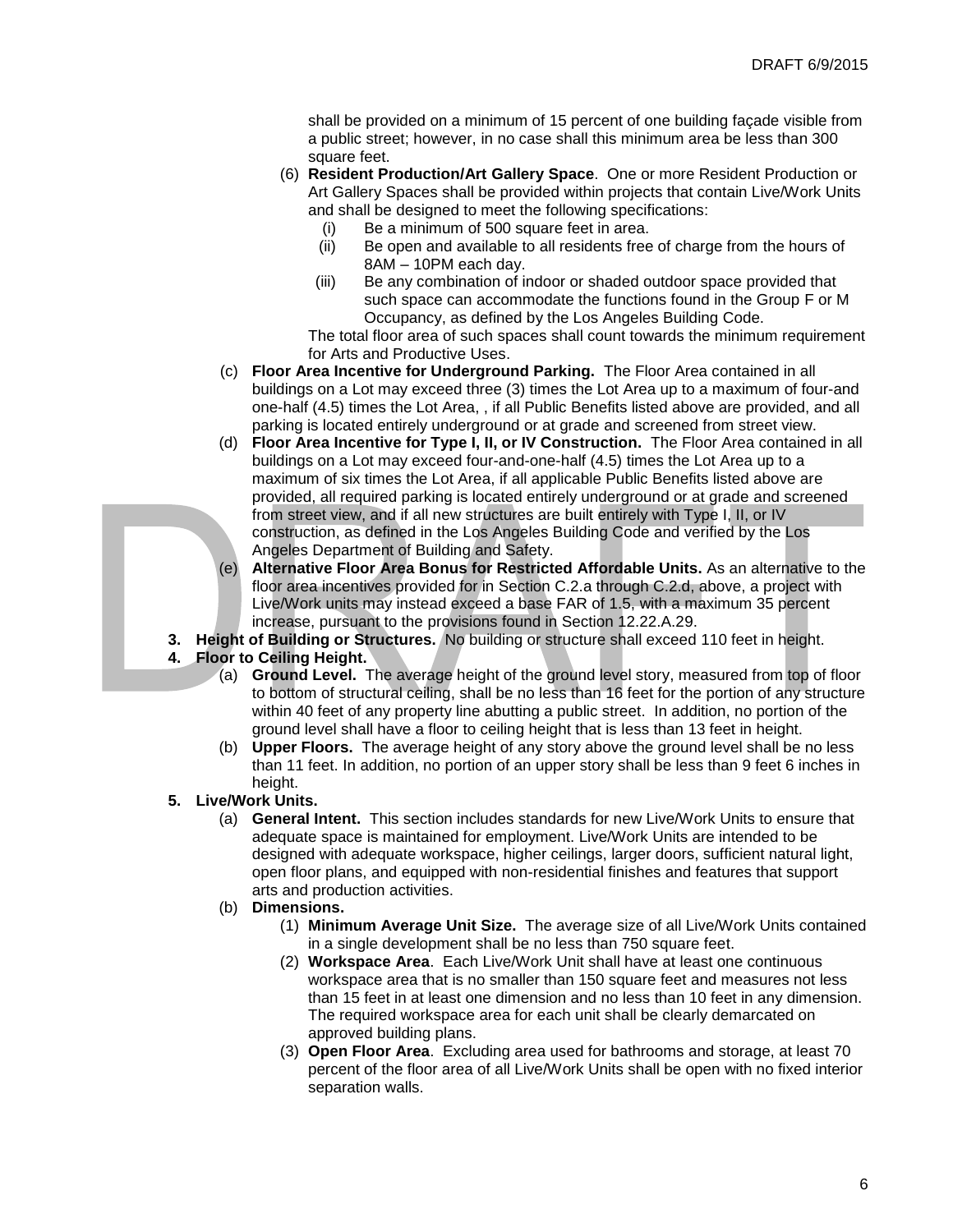- (c) **Occupancy**. All Live/Work Units shall be built in conformance with Section 419 of the Los Angeles Building Code and the provisions of this ordinance, subject to verification by the Los Angeles Department of Building and Safety. Live/Work Units must comply with Sections 419.3 & 419.3.1 (Means of egress & Egress capacity), 419.6 (Structural), 419.7 (Accessibility), 419.8 (Ventilation), and 419.9 (Plumbing facilities) in order to accommodate a B, M, or F Occupancy and 5 nonresidential employees.
- (d) **Ground Level.** Live/Work Units may occupy ground level of a building only if the living space is located in a mezzanine area.
- **6. Open Space**. New construction (resulting in additional floor area and additional Live/Work Units) of a building or group of buildings shall include on-site open space, in any combination of common and private open space, at a minimum of 100 square feet per Live/Work Unit. Any area set aside for Resident Production Space or a Pedestrian Plaza shall also count towards this minimum requirement. In addition, the entire area of balconies and patios shall count towards this requirement.
- **7. Massing.** No individual building mass above 45 feet from sidewalk grade shall be more than 275 feet in length along a continuous street frontage. Portions of buildings above 45 feet in height shall have a break in massing of at least 15 feet to a depth no less than 25 feet.
- **8. Build-To Line**. Building facades shall be located no farther than 10 feet from any lot line that abuts a public street, except where walkways, driveways, pedestrian plazas, or other pedestrian amenities are provided.
- **9. Buffer from Heavy Industry.** Any Live/Work Unit on a site abutting a heavy industrial use (those first permitted in the M3 Zone with valid use permit as of January 1, 2014) shall be set back a minimum of 15 feet from the lot line shared by the Live/Work use and the heavy industrial use.
- **10. Façade Transparency.**
	- (a) **Ground Level**. A minimum of 50 percent of that portion of a street-facing exterior wall, which is between 2 feet to 12 feet above the sidewalk grade, must be comprised of transparent (untinted, unfrosted, non-reflective) windows or openings, exclusive of areas for walkways, driveways, paseos, and plazas; except that for those areas of a building reserved for uses first permitted in the CM or any less restrictive zone, the required minimum shall be 30 percent.
	- (b) **Upper Floors**. A minimum of 30 percent of the exterior wall of all upper floors shall consist of transparent windows and openings.
	- (c) **Glass Transparency**. Glass is considered transparent where it has a transparency higher than 80 percent and external reflectance of less than 15 percent.
	- (d) **Original Art Murals/Green Screens**. Areas reserved for Original Art Murals and Green Screens shall be exempted and not included in the calculation of transparency.
- **11. Roof Treatment**. 75 percent of the roof area, exclusive of the area covered by habitable space or mechanical equipment, shall be covered by one or more of the following roof types: solar, roof garden, green roof, cool roof (high albedo).
- **12. Trash Enclosures.** Recycling and trash facilities shall be screened from view.
- **13. Trees.** The number of trees on site shall be planted per Section 12.21 G and any street trees shall be placed to meet spacing requirements per Urban Forestry Guidelines. Trees that cannot be provided to meet the total required number and the average spacing requirements shall be planted off-site within 1 mile of the development site by the Department of Public Works, an approved Community Partner, City Plants or another approved entity, as determined by the Director, and the developer shall provide funds equivalent to those necessary for the trees, concrete cut, planting and five years of watering and maintenance for each tree as determined by City Plants.
- **14. Parking and Vehicular Access**.
	- (a) **Parking Location.** No surface parking shall be allowed between the building and any street. All parking shall be situated in a location screened from street view at the side or rear of buildings on the site, enclosed within a structure, or entirely below grade. Belowgrade parking may occupy the entire footprint of a lot.
	- (b) **Number of Automobile Parking Spaces.** Automobile parking spaces shall be provided at the following ratios:
		- (1) **Live/Work Unit.** At least 1 automobile parking space per Live/Work Unit.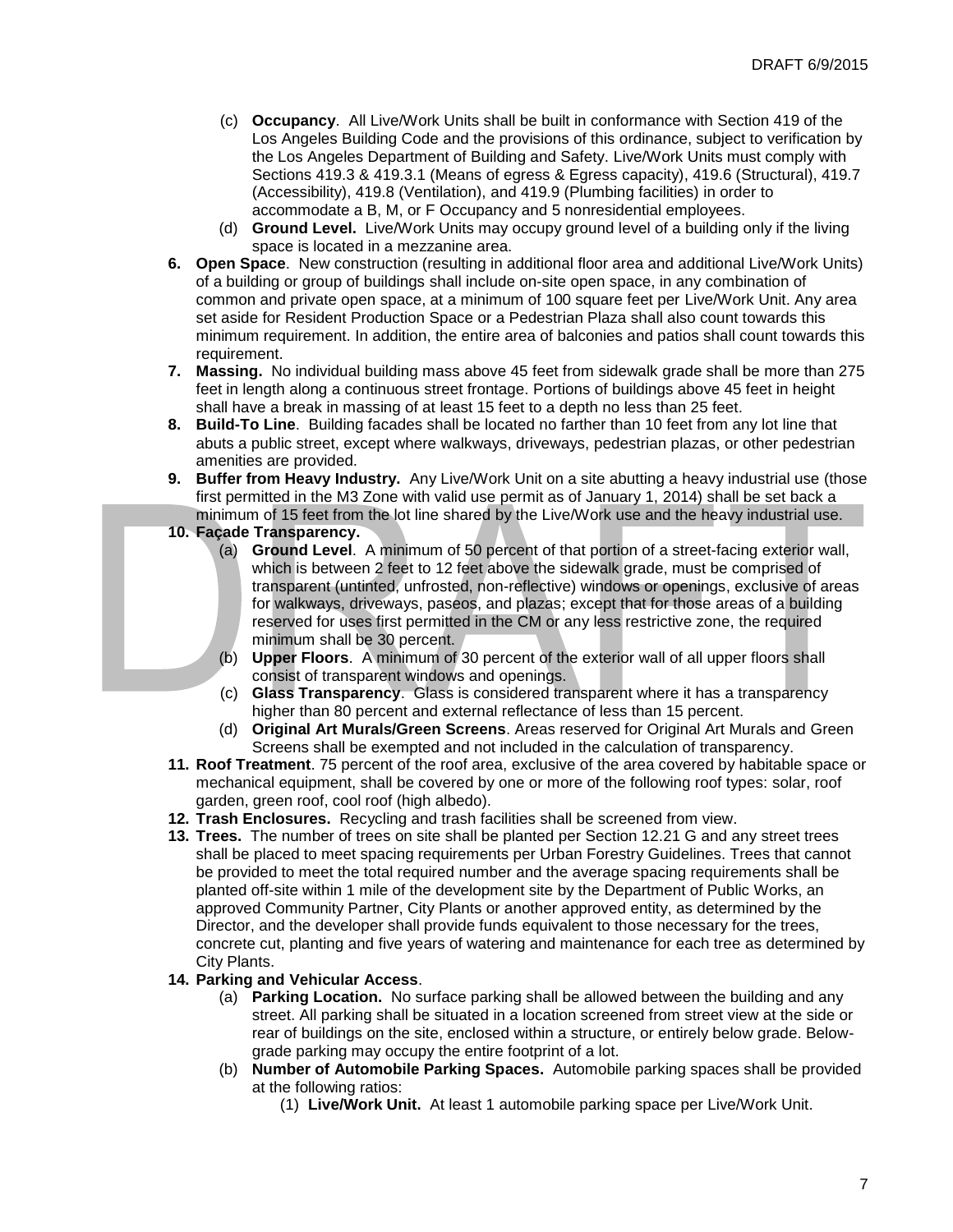- (2) **Hotels.** At least 1 automobile parking space per every 2 guest rooms for the first 20 rooms, 1 additional space per every 4 rooms in excess of 20, and 1 additional space for each 6 rooms in excess of 40. In addition, triple tandem spaces shall be permitted in conjunction with hotel uses.
- (3) **All Other Uses.** At least 2 automobile parking spaces for each 1000 square feet of floor area.
- (4) **Existing Buildings Reuse.** No parking is required for the floor area contained within existing buildings maintained on-site and incorporated into a new development, regardless of the use of such buildings. Existing buildings shall be defined as those existing on a lot as of July 1, 1974, as evidenced by a valid Certificate of Occupancy.
- (c) **Unbundling.** Parking shall be sold or leased separately from residential units and commercial spaces in perpetuity. Required parking may be rented for off-site uses.
- (d) **Electric Vehicle Spaces**. A minimum of 10% of automobile parking spaces provided on a lot shall include Electric Vehicle (EV) Charging Stations.
- (e) **Car-Sharing Spaces.** For each automobile parking space reserved for a Car-Share vehicle, the minimum amount of required automobile parking shall be reduced by 5 spaces.
- (f) **Off-site Parking.** 50 percent of required automobile parking spaces may be provided off-site within 1500 feet of the development site.
- (g) **Vehicular Access.** Driveways shall not exceed 24 feet in width. Multiple driveways of a single development site shall not be located closer than 200 feet along the same street frontage, except that one additional access point no more than 12 feet in width shall be allowed for access to loading areas.

## **15. Signage.**

- (a) **Allowable Area**.
	- (1) A maximum of 1 square foot of total signage area is permitted along each facade per each linear foot of building frontage as measured along the lot line.
	- (2) No individual sign is permitted to be larger than 40 square feet in area.
- (b) **Number of Signs.**
	- (1) Each individual business is allowed a maximum of 2 signs.
- (c) **Prohibited Sign Types.**
	- (1) In addition to the signs that are prohibited in Section 14.4 of the LAMC, the following signs are prohibited:
		- (i) Can signs
		- (ii) Digital sign/digital displays/animated/flashing/appear to have movement
		- (iii) Illuminated architectural canopy signs
		- (iv) Monument signs
		- (v) Pole signs
		- (vi) Sail signs/wind banners
		- (vii) Temporary signs for which the LAMC requires a permit

## **D. Area.**

- **1. Front Yard.** Not required.
- **2. Side and Rear Yards.** Not required.
- **3. Lot Area**.
	- (a) There shall be no minimum lot area per live/work unit or hotel guest room.
	- (b) The maximum lot area of a single development shall be 3 acres.

## **E. Definitions.**

**Arts and Productive Use** – An employment use related to arts, art production, manufacturing, or creative office, and uses ancillary to those, as indicated in Table A.1.

**Car-Share** – Any public or private entity that provides a membership or peer-to-peer-based service through which vehicles can be reserved on an hourly basis at variable rates. Vehicles must be available at locations at which access is not restricted to members of the public. **Creative Office** – Commercial space dedicated to: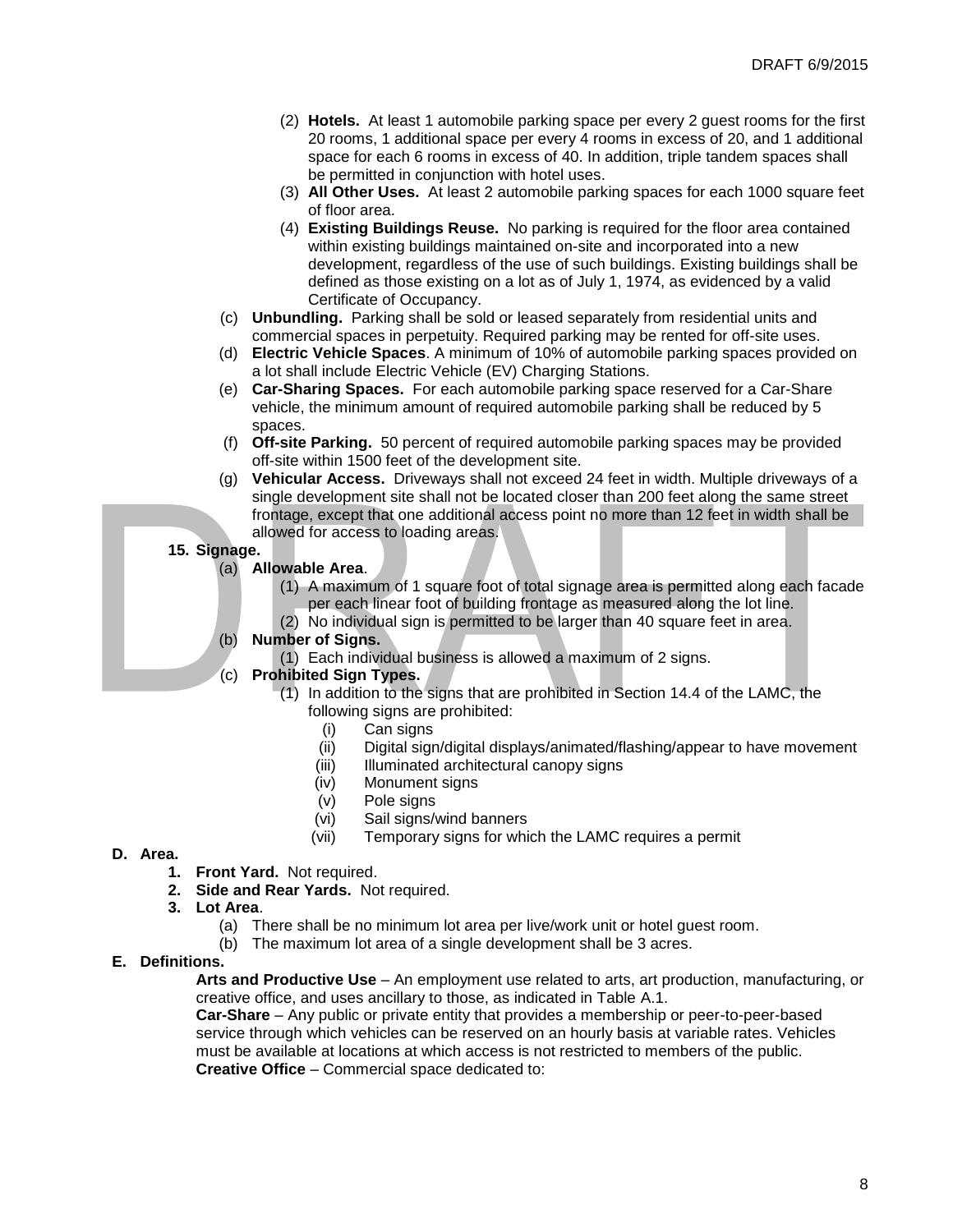All uses customary and incidental to the production or distribution of print, video, audio, digital and software. Architectural and Engineering Firms Art spaces Audio Video, or Print Recording, Editing, and Distribution Costume, set and Prop Production and storage involved in audio video production Company offices for firms involved in the creation, production, sale, and distribution of goods and services Conversion of Services, Text, Business Practices to Digital Media Designers and Inventors Fashion and clothing design, marketing, sale, and distribution Film and Media Distribution and Placement Film Developing and Printing Film, TV, Audio, Print Commercial and Studio Production and Post-Production Fitness and Health Graphic, Fashion, Product, Industrial and Interior Design Investment Banking Servicing Primarily the Creative Industries Media Broadcasting and telecommunications facility Multimedia equipment Photography, Printing, and Media reproduction Production, design, development , consultation, distribution, sale, and service of software, digital, and marketing media and information technology for placement on computers, the internet, wireless devices, and other media Publishing Research and Development and Product Testing Retailing and wholesaling through the internet and other media Sales and wholesaling of media related goods and equipment Software and digital companies Talent Agencies Think Tanks Venture Capital Firms Video and Audio Libraries Video game design, production, sale, and distribution Web design and services

**Green Screen** – A building facade that is covered with vegetation and the necessary apparatus to support the growth of vegetation.

**Live/Work Unit** – A residential occupancy of one or more rooms or floors used as a dwelling unit with adequate work space reserved for and regularly used by one or more persons residing there and/or up to 5 non-residential employees. A Type B Live/Work unit shall comply with the requirements of Section 419 of the Los Angeles Building Code.

**Resident Production Space** – An onsite building workshop amenity for use by residents and employees of Live/Work Units for art production, materials and goods fabrication, and other similar production activities.

## **F. Other Regulations**

**1.** Where this ordinance is silent and a development standard or procedure in the LAMC related to a specific zone applies, the requirements of the **"CM" Commercial Manufacturing Zone** shall apply.

## **G. Administrative Procedures**.

**1. Adjustments**. Pursuant to the same procedures found in LAMC Section 12.28 C, the Zoning Administrator shall also have the authority to grant Adjustments of up to 10 percent from the requirements contained in this ordinance pertaining to Building Height, Open Space, Build-to Line, Façade Transparency, and Roof Treatment. In addition, the Zoning Administrator shall have the authority to grant an Adjustment to modify the design requirements for a pedestrian paseo, found in subsection C.2.b.4.i through C.2.b.4.iv.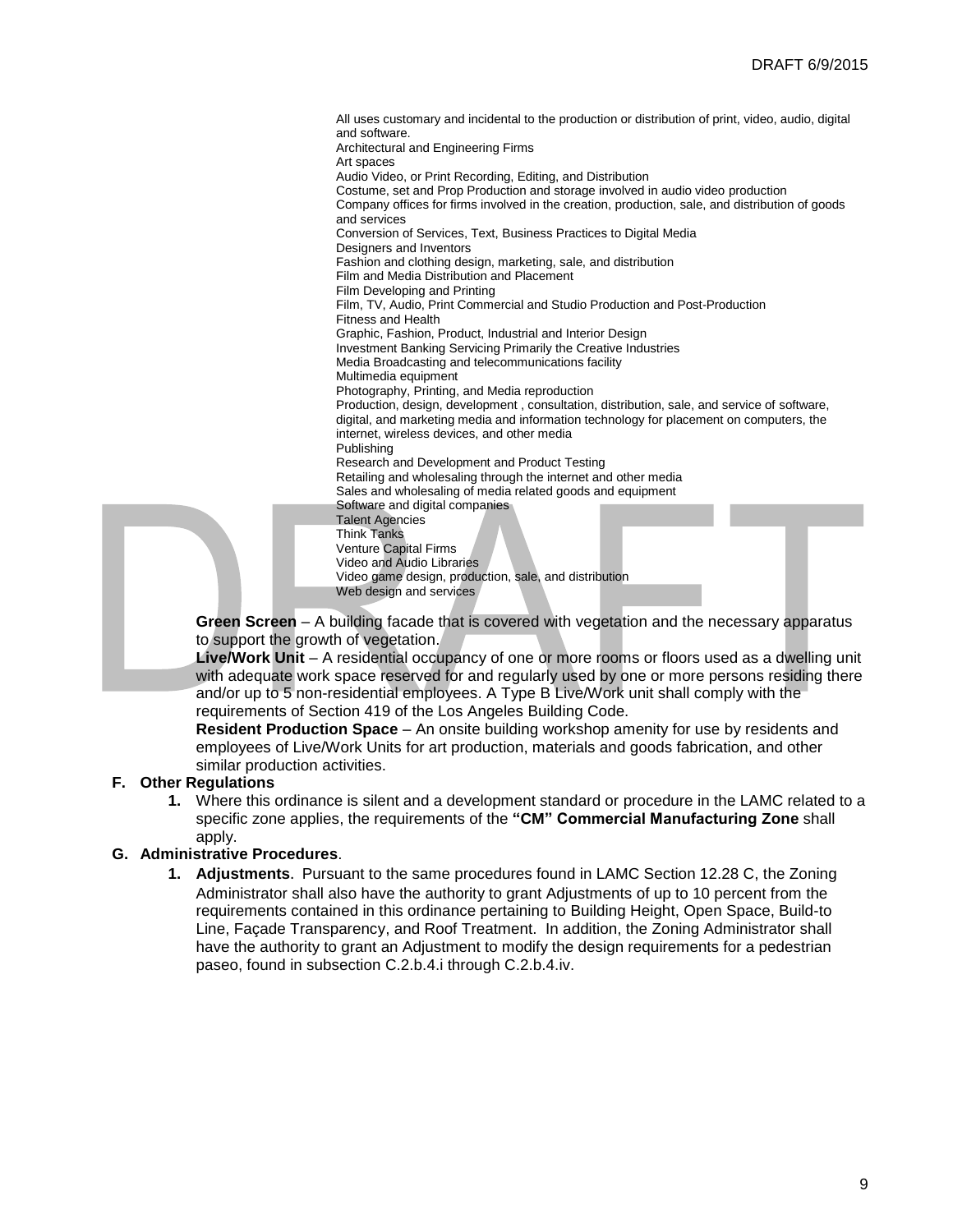**Section 2.** Subsection A of Section 12.04 of the Los Angeles Municipal Code is amended to read:

- A. In order to regulate the use of property, as provided for in this article, the City is divided into the following Zones:
	- 1. OS Open Space Zone;
	- 2. A1 Agricultural Zone;
	- 3. A2 Agricultural Zone;
	- 4. RA Suburban Zone;
	- 5. RE Residential Zone;
	- 6. RS Suburban Zone;
	- 7. R1 One-Family Zone;
	- 8. RU Residential Urban Zone;
	- 9. RZ Residential Zero Side Yard Zone;
	- 10. RW1 One-Family Residential Waterways Zone;
	- 11. R2 Two-Family Zone;
	- 12. RD Restricted Density Multiple Dwelling Zone;
	- 13. RMP Mobile Home Park Zone;
	- 14. RW2 Two-Family Residential Waterways Zone;
	- 15. R3 Multiple Dwelling Zone;
	- 16. RAS3 Residential/Accessory Services Zone;
	- 17. R4 Multiple Dwelling Zone;
	- 18. RAS4 Residential/Accessory Services Zone;
	- 19. R5 Multiple Dwelling Zone;
	- 20. P Automobile Parking Zone;
	- 21. PB Parking Building Zone;
	- 22. CR Limited Commercial Zone;
	- 23. C1 Limited Commercial Zone;
	- 24. C1.5 Limited Commercial Zone;
	- 25. C2 Commercial Zone;
	- 26. C4 Commercial Zone;
	- 27. C5 Commercial Zone;
	- 28. CM Commercial Manufacturing Zone;
	- 29. MR1 Restricted Industrial Zone;
	- 30. M1 Limited Industrial Zone;
	- 31. MR2 Restricted Light Industrial Zone;
	- 32. M2 Light Industrial Zone;
	- 33. M3 Heavy Industrial Zone;
	- 34. PF Public Facilities Zone; and
	- 35. SL Ocean-Submerged Land Zone.

The order of restrictiveness of these zones, the first being the most restrictive and last being the least restrictive, is as follows:

> OS, A1, A2, RA, RE, RS, R1, RU, RZ, RW1, R2, RD, RMP, RW2, R3, RAS3, R4, RAS4, R5, CR, C1, C1.5, C4, C2, C5, CM, MR1, M1, MR2, M2, M3 and PF.

There shall be the following Specific Plan Zones:

1. CCS Century City South Studio Zone;

- 2. CM (GM) Commercial Manufacturing (Glencoe/Maxella) Zone;
- 3. CW Central City West Specific Plan Zone;
- 4. WC Warner Center Specific Plan Zone;

5. ADP Alameda District Specific Plan Zone;

6. LASED Los Angeles Sports and Entertainment District Specific Plan Zone;